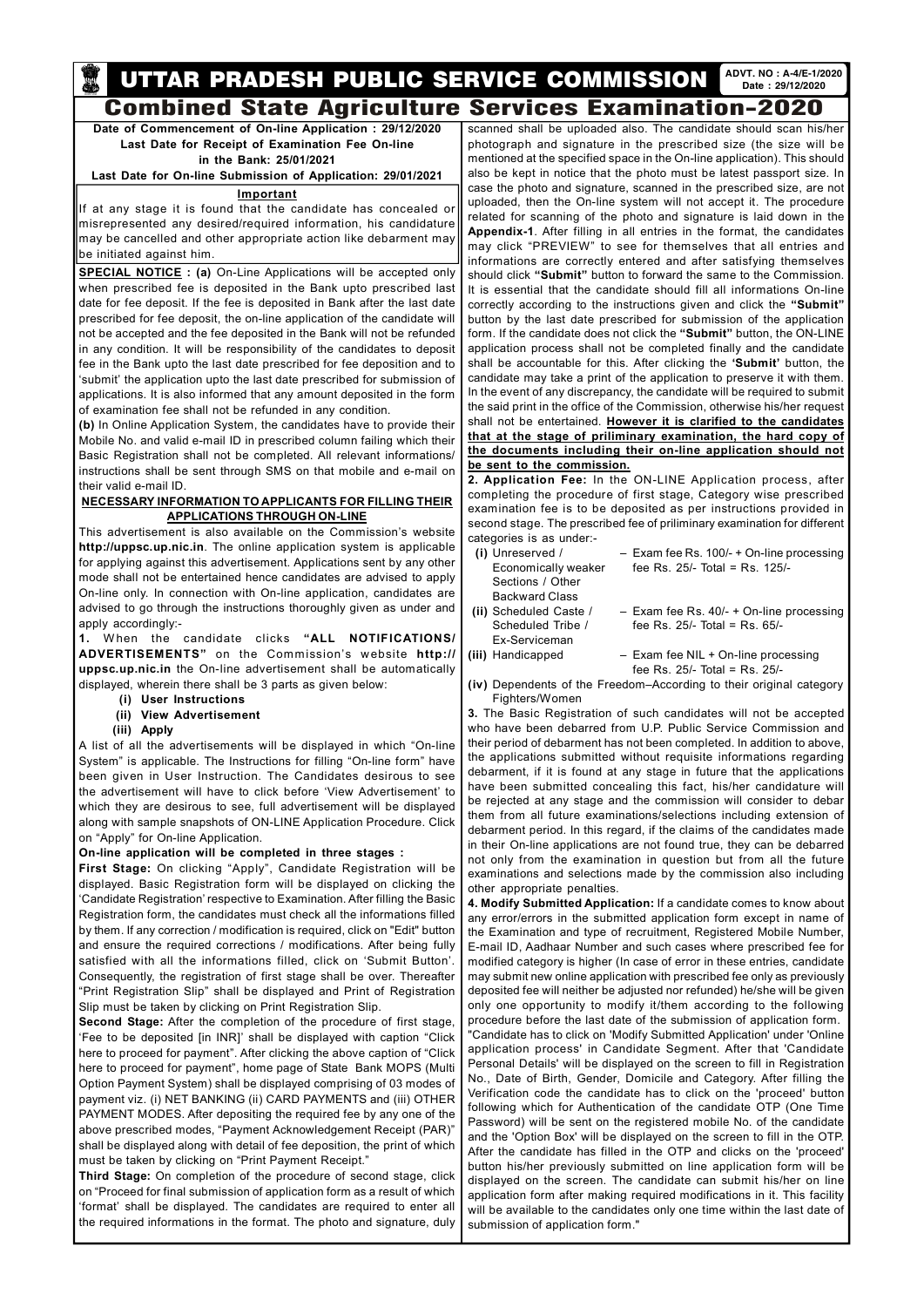**5.** The U.P. Public Service Commission shall hold a Preliminary Examination at various Centres of the Districts mentioned in **Appendix-2** of this advertisement for selecting suitable candidates for admission to the Combined State Agriculture Services Main (Written) Examination, 2020. The selection will be made on the basis of marks obtained by the candidates in Main (written) examination and interview. On some of these post, recruitment should be made on the basis of total marks obtained in the written examination, according to the provision of concerned service rules of such posts. The date and Centre of Examination, decided by the Commission, will be intimated to the candidates separately by means of their e-Admission Certificate. The no. of Districts/centres may be increased/ decreased according to decision of the commission on the basis final number of applications received.

**6. No. of Vacancies:** Presently, the no. of vacancies is 564 which may increase or decrease depending upon the circumstances/requirements. **Pay Scale:**–The posts having the pay scale of ₹ 9300–34800/- Grade Pay ₹ 4600/- (Revised Pay Scale Level-7 Pay matrix ₹ 44900-142400/-) to ₹ 15600-39100/- Grade Pay ₹ 5400/- (Revised Pay Scale ₹ 56100-177500 Pay Matrix Level-10) are included in aforesaid Examination.

**7. Reservation:** The reservation for Economically weaker sections of U.P./Scheduled Castes of U.P./Scheduled Tribes of U.P./Other Backward Class candidates of U.P. shall be admissible in accordance with the provisions of relevant Govt. Rules. Accordingly, reservation for category under horizontal as Dependents of Freedom Fighters of U.P., P.H. of U.P. Ex-service man of U.P. and Women candidates shall be admissible as per rules.

**Note : (1)** शासनादेश संख्या–39 रिट / का–2 / 2019 दिनांक–26 जून, 2019 द्वारा शासनादेश संख्या–18 / 1 / 99 / का–2 / 2006 दिनांक–09 जनवरी, 2007 के प्रस्तर–4 में दिये गये प्राविधान, ''यह भी स्पष्ट किया जाता है कि राज्याधीन लोक सेवाओं और पदों पर सीधी भर्ती के प्रक्रम पर महिलाओं को अनुमन्य उपरोक्त आरक्षण केवल उत्तर प्रदेश की मूल निवासी महिलाओं को ही अनुमन्य है'' को रिट याचिका संख्या–11039 / 2018 विपिन कुमार मौर्या व अन्य बनाम उत्त्तर प्रदेश राज्य व अन्य तथा सम्बद्ध 6 अन्य रिट याचिकाओं में मा. उच्च न्यायालय, इलाहाबाद द्वारा दिनांक– 16.01.2019 को अधिकारातीत (ULTRA VIRES) घोषित करने सम्बन्धी निर्णय के अनुपालन में शासनादेश दिनांक—09.01.2007 से प्रस्तर—04 को विलोपित किए जाने का निर्णय लिया गया है। उक्त निर्णय शासन द्वारा मा. उच्च न्यायालय के आदेश दिनांक-16.01.2019 के विरुद्ध दायर विशेष अपील (डी) संख्या-475 / 2019 में मा. न्यायालय द्वारा पारित होने वाले अन्तिम निर्णय के अधीन होगा।

**(2)** The Candidates claiming the benefit of reservation/age relaxation must obtain, in support of their category a certificate issued by competent authority on the proforma available on **Appendix-3** of the Website of this detailed advertisement and shall submit the same to the Commission when asked for.

**(3)** All Reserved Category candidates of U.P. must mention their Category /Sub Category in the Application.

**(4)** Candidates claiming reservation/age relaxation in more than one category will be entitled to only one concession whichever is more beneficial to them.

**(5)** The Scheduled Caste, Scheduled Tribes, Other Backward Classes, Economically Weaker Sections (EWSs), Dependents of Freedom Fighters, P.H. and Ex-Serviceman candidates who are not the permanent resident of U.P. shall not be given the benefit of reservation/Age relaxation such candidates shall be treated as the candidates of the unreserved Category. **(6)** In case of women candidates the caste certificate issued from father side only be treated valid.

**(7)** It is mandatory for the candidates to enclose self-attested copies of all the certificates along with the application forms of main examination in support of the claims made by them in their application forms of preliminary examination regarding eligibility and category/sub-category, failing which their claim shall not be entertained.

**8. Conditions of Eligibility (For age relaxation only): Eligibility in case of Emergency Commissioned/Short Service Commissioned Officers:** In accordance with the provisions of the G.O. No. 22/10/1976 karmik-2-85, dated 30-1-1985 Emergency Commissioned/Short Service Commissioned Officers who have not been released from Army but whose period of Army service has been extended for rehabilitation, may also apply for this examination on the following conditions:

**(A)** Such applicants will have to obtain a certificate of the competent authority of Army, Navy, Air Force to the effect that their period of Service has been extended for rehabilitation and no disciplinary action is pending against them.

**(B)** Such applicants will have to submit in due course a written undertaking that in case they are selected for the post applied for, they will get themselves released immediately from the Army Service. The above facilities will not be admissible to Emergency/Short Service Commissioned Officers, if (a) he gets permanent Commission in the

Army, (b) he has been released from the Army on tendering resignation, (c) he has been released from the Army on grounds of misconduct or physical disability or on his own request and who gets gratuity. The candidates must possess all the requisite qualifications/Eligibility conditions till the last date for submitting the applications.

**9. Marital Status:** Male candidates who are married and have more than one wife living and female candidates who have married a person already having a wife, shall not be eligible unless the Hon'ble. Governor has granted an exemption from this condition.

**10. Educational Qualifications:** The candidates must passess prescribed qualification upto the last date for receipt of on-Line application. This should be mentioned by the candidates in the relevent column of their on-Line application form. Educational qualifications for the different posts as specified in the relevent service rule are as follows:–

|                                                                                      | Group 'A'                                                              |  |  |  |
|--------------------------------------------------------------------------------------|------------------------------------------------------------------------|--|--|--|
|                                                                                      | Post through written Examination and Interview                         |  |  |  |
|                                                                                      | 1. Distt. Horticulture B.Sc. (Agriculture)/B.Sc. (Horticulture) degree |  |  |  |
| Officer, Group-2                                                                     | from a recognised University or Institute.                             |  |  |  |
| Grade-1                                                                              |                                                                        |  |  |  |
| 2. Principal Govt.                                                                   | B.Sc. (with Chemistry as a subject) from a                             |  |  |  |
| <b>Food Science</b>                                                                  | recognised University or institute or B.Sc.                            |  |  |  |
| <b>Training Center/</b>                                                              | (Agriculture) from a recognised University or                          |  |  |  |
| <b>Food Processing</b>                                                               | institute followed by two years Post-graduate                          |  |  |  |
| Officer, Group-2                                                                     | Associate Course in Fruit and Vegetable                                |  |  |  |
|                                                                                      | Technology from Government Food Processing                             |  |  |  |
|                                                                                      | and Technology Institute, Lucknow or any other                         |  |  |  |
|                                                                                      | recognised institute, or M.Sc. (Food Technology)/                      |  |  |  |
|                                                                                      | M.Sc. (Food Preservation)/M.Sc. (Food Science)                         |  |  |  |
|                                                                                      | from a recognised University or institute.                             |  |  |  |
|                                                                                      | Group 'B'                                                              |  |  |  |
|                                                                                      | Post only through written Examination                                  |  |  |  |
| 1(i) Senior Technical                                                                | Postgraduate degree in Agronomy from                                   |  |  |  |
| <b>Assistant Group-A</b>                                                             | recognized university or institution must be a                         |  |  |  |
| (Agronomy Branch)<br>graduate in Agriculture.                                        |                                                                        |  |  |  |
| 1(ii) Senior Technical Postgraduate degree in Agro Botany or Plant                   |                                                                        |  |  |  |
| <b>Assistant Group-A</b>                                                             | reproduction with Science of origin or                                 |  |  |  |
| (Botany Branch)                                                                      | Postgraduate degree in Botany with specially in                        |  |  |  |
|                                                                                      | genetics or Plant reproduction must be a graduate                      |  |  |  |
|                                                                                      | in Agriculture.                                                        |  |  |  |
| 1(iii) Senior Technical                                                              | Postgraduate degree in Entomology or Plant                             |  |  |  |
| <b>Assistant Group-A</b>                                                             | pathology from a recognized university or                              |  |  |  |
| (Plant Protection)                                                                   | institution or M.Sc. (Plant Science) with                              |  |  |  |
|                                                                                      | specialization in Entomology or Plant Pathology                        |  |  |  |
|                                                                                      | must be a graduate in Agriculture.                                     |  |  |  |
| 1(iv) Senior Technical                                                               | Postgraduate degree in Agriculture Chemistry, Soil                     |  |  |  |
| <b>Assistant Group-A</b>                                                             | Science, Soil Conservation from a recognized                           |  |  |  |
|                                                                                      | (Chemistry Branch) university or institution must be a graduate in     |  |  |  |
|                                                                                      | Agriculture.                                                           |  |  |  |
| 2. Senior Technical                                                                  | Postgraduate degree in the field relevant with                         |  |  |  |
| <b>Assistant Group-A</b>                                                             | agriculture from a recognized university or                            |  |  |  |
|                                                                                      | (Development Branch) institution must be a graduate in Agriculture.    |  |  |  |
| नोटः-अभ्यर्थी उपर्युक्त में से ग्रुप-'बी' के अन्तर्गत वरिष्ठ प्राविधिक सहायक ग्रुप-ए |                                                                        |  |  |  |
| (शस्य शाखा), प्राविधिक सहायक ग्रुप—ए (वनस्पति शाखा), प्राविधिक सहायक ग्रुप—ए         |                                                                        |  |  |  |
| (पौध संरक्षण शाखा) एवं प्राविधिक सहायक ग्रुप-ए (रसायन शाखा) के पदों में से           |                                                                        |  |  |  |
| किसी एक पद का चयन अपने ऑनलाइन आवेदन पत्र में कर सकता है।                             |                                                                        |  |  |  |
| 11. Age Limit: (i) Candidates must have attained the age of 21 years                 |                                                                        |  |  |  |
| and must not have crossed the age of 40 years on July 1, 2020 i.e.                   |                                                                        |  |  |  |
| they must have not been born earlier than 2nd July, 1980 and not                     |                                                                        |  |  |  |
| $1.1.4$ AOOO Fax DII aanalalada a                                                    |                                                                        |  |  |  |

later than July 1, 1999. For PH candidates, the maximum age limit is 55 years i.e. they must have not been born before 02 July, 1965, **(ii) Relaxation in Upper Age Limit: (a)** Upper age limit shall be greater by five years for candidates belonging to Scheduled Castes of U.P. Scheduled Tribes of U.P., Other Backward Classes of U.P., Skilled players of U.P. of classified Games, State Govt. employees of U.P. including the teachers/Staff of Basic Shiksha Parishad of U.P. and teachers/Staff of the Govt. Aided Madhyamik Vidyalayas of U.P. i.e. they must have not been born before 2nd July 1975.

**(b)** Upper age limit shall be greater by fifteen years for physically handicapped persons of U.P.

**(c)** Upper age limit shall also be greater by five years for Group-"B" posts for the Emergency Commissioned Officers/Short Service Commissioned Officers/Ex-Army Personnel's of U.P. who have rendered five years service in Army but there shall be no reservation for Group- "B" posts. For Group "C" posts the age relaxation and reservation shall be given according to Rule.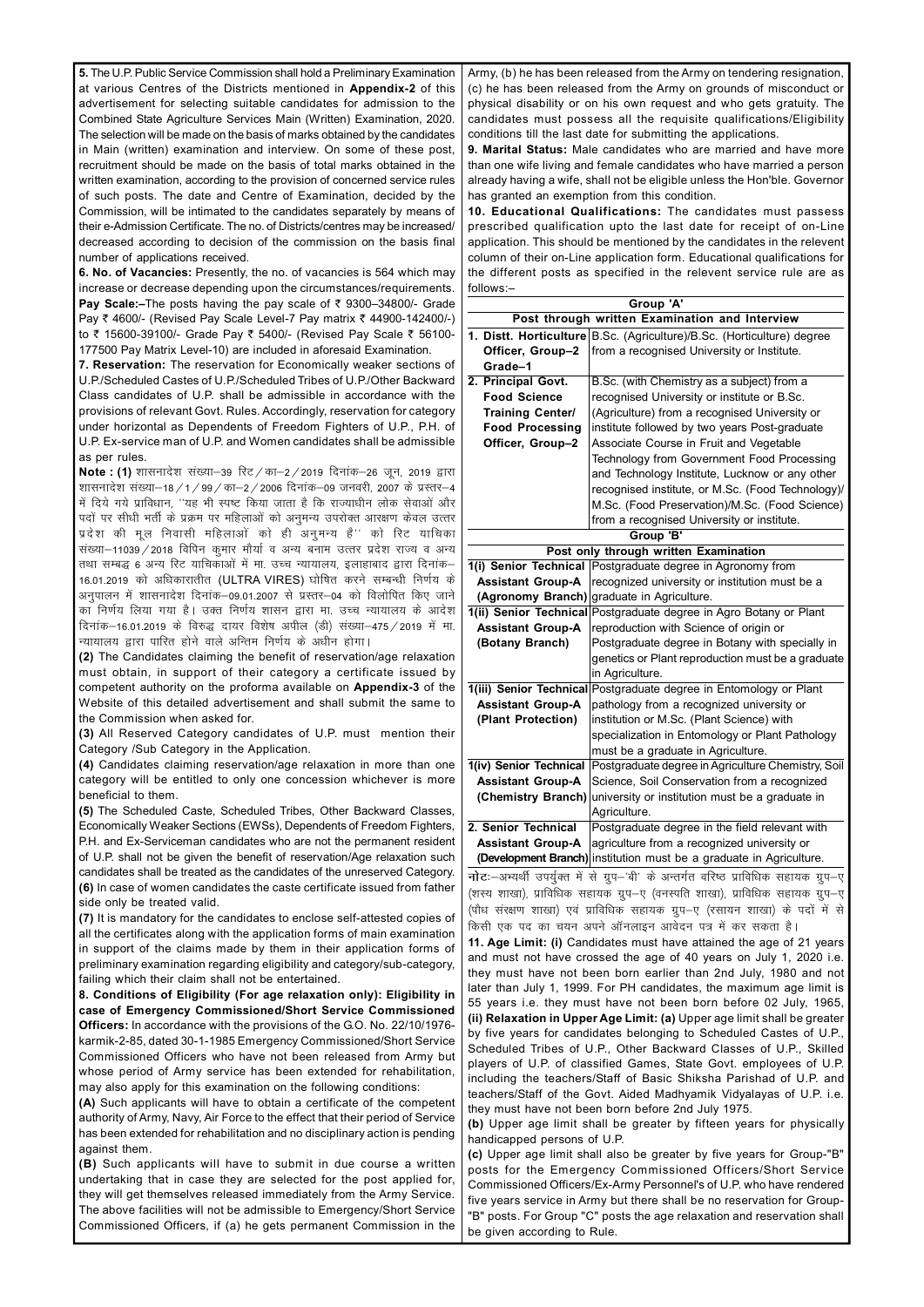**12. Some Information About Combined State Agriculture Services Main (Written) Examination and Interview:(i)** Only such candidates will be admitted to the Main (written) examination who are declared successful in the Preliminary Examination for which the successful candidates will have to fill up another application form according to instructions of the Commission and for this application, the examination fee for Unreserved (General), Economically weaker sections, Other Backward Classes and for Candidates of Other States is  $\bar{\tau}$  200/- and ₹ 25/- as on-line processing fee = ₹ 225/- and for Scheduled Caste and Scheduled Tribe candidates of U.P. the fee is  $\bar{\tau}$  80/- and  $\bar{\tau}$  25/- as online processing fee =  $\overline{\zeta}$  105/- only. The candidates of Physically Handicapped category of U.P. are exempted from fee but they have to pay  $\bar{\tau}$  25/- only as on-line processing fee. Candidates of Ex-Army Personnels of U.P. Exam Fees is  $\bar{\tau}$  80/- and  $\bar{\tau}$  25/- as on-line processing fee =  $\bar{\tau}$  105/- only but the candidates of D.F.F. of U.P. and women candidates shall have to deposit their fee according to their original category. **(ii)** Candidates should carefully note that they will have to appear in the main examination against the same Roll No. allotted for the Preliminary Examination. **(iii)** The dates and venue for the Main examination shall be informed by the Commission later on through e-Admit cards. **(iv)** For the posts of interview only such candidates will be called for interview who are declared successful on the basis of the main (written) examination. **(v)** Candidates will have to fill up the prescribed application form before the Interview (viva-voce test). **(vi)** All original certificates shall be verified at the time of Interview. Candidates will also be required to furnish four passport size Photographs, two unattested and two attested by their Head of Department or head of the Institution where they have received last education or by a Gazetted Officer at the time of Interview. **(vii)** Candidates serving under the Central or State Government will have to produce 'No Objection Certificate' from their employer at the time of interview issued by the competent authority. **(viii)** It is essential for the candidates to appear in the interview who qualify on the basis of Main Examination.

**NOTE:–**The candidates must enclose self attested copies of all certificates in support of their claims rendered in the application form for main examination of the Combined State Agriculture Services Examination. If they do not enclose self attested copies of all certificates in support of their claims, their candidature shall be cancelled.

**13. Important Instructions For Candidates: (1)** As per decision of the UPPSC a candidate will be liable to be debarred from this examination and all other future examinations and selections upto a maximum period of five years for furnishing any wrong information in his/her application form which can not be substantiated by relevant documents or for any other malpractice.

**(2)** The claim of category, subcategory, domicile, gender, date of birth, name and adress will be valid only till the last date of on line application. No change will be allowed after this. In this regard no application for error correction/modification shall be acceptable. Incomplete Application form shall be summarily rejected and no correspondence shall be entertained. In this regard, on submission of false/misleading information, the Candidature will be cancelled.

**(3)** The date of birth of the candidates shall be admissible as entered in High School Certificate. The candidate will have to attach his/ her High School or Equivalent Examination Certificate with the application form of Main Examination. No Other Certificate shall be acceptable for Date of Birth and if it is not attached with the application,

it shall be rejected.

**(4)** The candidates will have to enclose self attested copies of Marksheets, Certificates & Degrees alongwith the application form of Main Examination in support of their claims of Educational Qualifications. If they do not enclose self attested copies certificates/documents in support of their claims the applications shall be rejected.

**(5)** The benefit of reservation to the categories of Handicapped persons of society shall be given only on the posts which shall be identified by the Government for their Sub category. For this benefit, the Handicapped persons must produce a certificate of being handicapped in that Sub category issued by prescribed Medical Officer/Specialist and counter signed by the Chief Medical Officer according to Rule 3 of U.P. Public Service (Reservation for physically Handicapped, Dependent of Freedom Fighters and Ex-Servicemen) (Amendment) Act, 2018. It is worthwhile mentioning that as per Section 3 of the said Act, the new identification of posts has not yet been received from the government,

however as per identification (Category/Subcategory) mentioned in requisition received from the Appointing authorities the selection process will be completed accordingly.

**(6)** The Ex-Army personnels must be discharged from Army up to the last date prescribed for receipt of applications.

**(7)** Date, time and venue etc. of examination along with Roll No. will be communicated to the candidates through e-Admit Cards. Candidates will have to appear at the centre/venue allotted to them by the Commission. No change in centre/venue is permissible and no application shall be entertained in this regard.

**(8)** The candidature of such candidates who are subsequently found ineligible according to the terms laid down in advertisement will be cancelled and their any claim for the main Examination will not be entertained. The decision of the Commission regarding eligibility of the candidates shall be final.

**(9)** The Application/candidature will be rejected/cancelled if the application is not submitted on prescribed form, date of birth is not mentioned or wrong date of birth is mentioned, overage, under age, not fulfilling the minimum educational qualifications, applications received after last date and no signature under declaration in the format. **(10)** The Commission may admit the candidates provisionally after summarily checking of the applications but if it is found at any stage that applicant was not eligible or that his/her application should have been rejected or was not entertainable initially, his/her candidature will be rejected and if the candidate is selected, the recommendation of the Commission for the appointment shall be withdrawn.

**(11)** The Commission reserves the right of cancelling the candidature of any candidate found indulging in any malpractice i.e. copying in examination hall or indiscipline, misbehaviour or canvassing for his/ her candidature. On violation of these instructions, the candidates may be debarred from this examination as well as future Examinations and selections. In this regard, decision of the Commission shall be final.

**(12)** In all communication to the Commission, the candidate must mention the name of examination, advertisement No., registration No., date of birth of candidate, father's/Husband's name and also the Roll Number, if communicated.

**(13)** Candidates selected for appointment will have to undergo Medical Examination as required under the Rules.

**(14)** On the basis of the Result of Preliminary Examination, thirteen times candidates to the number of vacancies shall be declared successful for the main examination and two times candidates to the number of vacancies shall be called for the interview.

**(15)** In compliance with the Judgment/Order of Hon'ble Supreme Court in the **Writ Petition No. (C) 165/2005** *Sanjay Singh vs. U.P. Public Service Commission and Others* the Scaling System will be applicable as per requirement.

**(16)** The candidates who are appearing in the Examination of essential qualification prescribed for the posts need not apply, because they are not eligible.

**(17)** While filling the OMR answer sheets, the candidates must use Black Ball Point Pen Only. Use of any other pen or pencil is strictly prohibited.

**(18)** Candidates are directed to fill in all the entries correctly in the OMR Answer Sheet. In case of leaving them blank or filling them erroneously the candidate will be wholly responsible for the same & the commission will not evaluate his/her OMR Answer Sheet. The informations filled in the OMR Answer sheets must not be erased by whitener, blade or rubber etc.

**(19)** Candidates shall be provided OMR answer sheets in duplicates i.e. original copy and candidate's copy. After completion of the examination, the candidates are required to hand over the original copy to the Invigilator and the candidate's copy to keep with them.

**(20)** In the Preliminary Examination for the objective type Question papers, penalty (Negative Marking) shall be imposed for wrong answers given by the candidates which is as below:–

**(i)** There are four alternatives for the answer to every question. For each question for which a wrong answer has been given by the candidate, one third (0.33) of the marks assigned to that question will be deducted as penalty.

**(ii)** If a candidate gives more than one answer, it will be treated as a wrong answer even if one of the given answer happens to be correct and there will be same penalty as above for that question.

**(iii)** If a question is left blank i.e. no answer is given by the candidate, there will be no penalty for that question.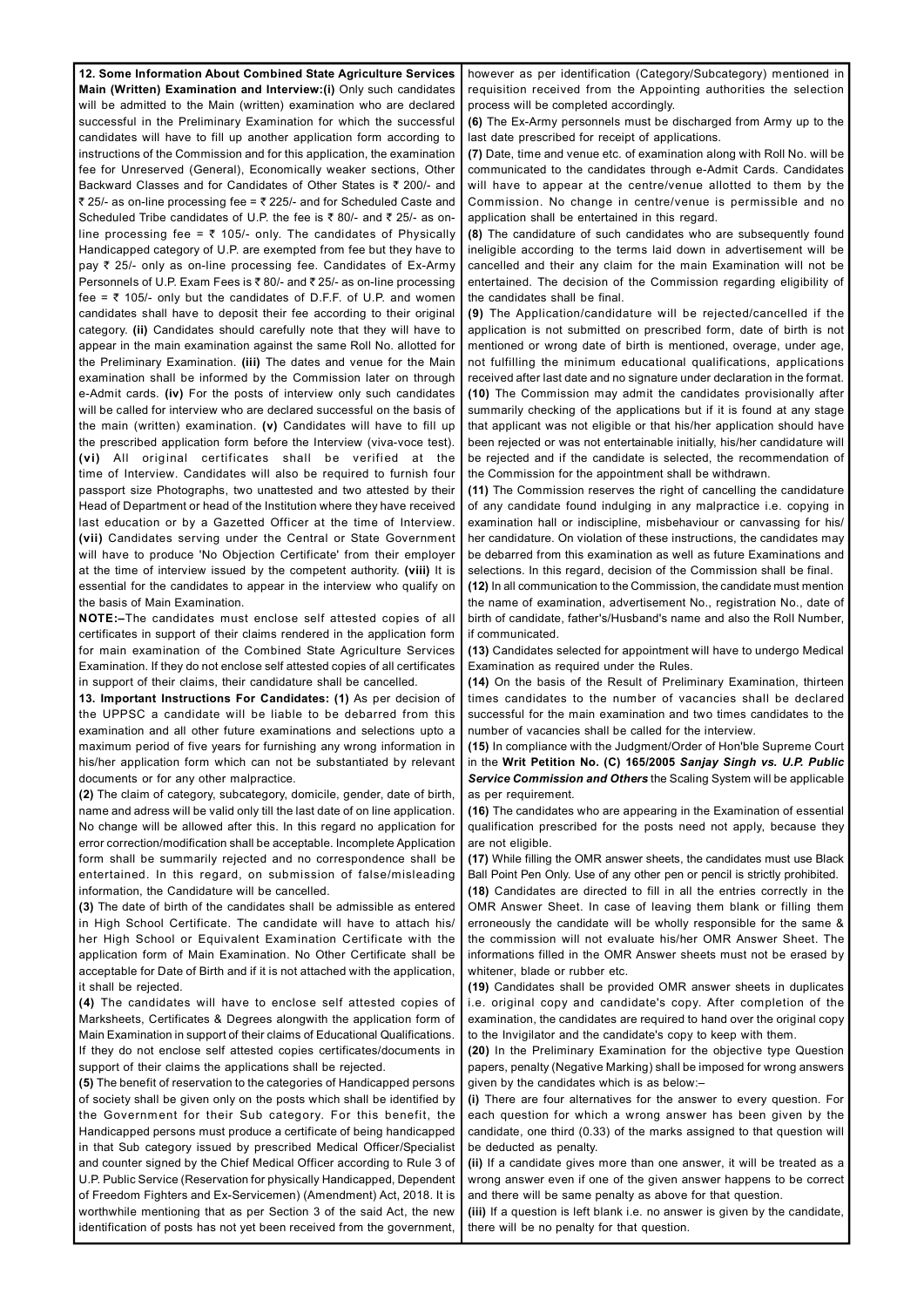**(21)** The minimum efficiency standard for S.C. & S.T. candidates is fixed 35% i.e. the Candidates of these Categories shall not be placed in the merit/select list if they have secured less than 35% marks in the Preliminary/Main examination. Similarly, the minimum efficiency standard for the candidates of other categories is fixed 40% i.e. such candidates shall not be placed in the merit/select list if they have secured less than 40% marks in the Preliminary/Main examination. All such candidates who have secured less marks than the marks of minimum efficiency standard as fixed by the Commission shall be treated disqualify.

## **GENERAL INSTRUCTIONS**

**1.** In no circumstances, applications of any stage shall be accepted after the last prescribed date and time. Applications found without requisite informations and without photograph and signature, even when received in time, may be summarily rejected.

**2.** In the On-line system, the candidates must ensure that all the requisite informations have been duly filled and must click the submit Button by the last prescribed Date & Time. Candidates must take the Print and keep it safely. In any discrepancy, the candidates will have to produce the said print otherwise no request shall be entertained.

**3.** Those candidates, willing to take the benefit of the reservation/ age relaxation must obtain a certificate, issued by the competent authority, in support of the reserved category, in the prescribed format printed in this detailed advertisement **(Appendix-3)** and submit the same to the Commission, whenever required to do so. Those claiming more than one reservation/age relaxation will be given only one such concession, which will be more beneficial. The Candidates who are not originally domiciled of U.P. belonging to SC, ST, O.B.C., EWSs, dependents of freedom fighters, Ex-Army personnel, Skilled Players and P.H. are not entitled to benefit of reservation/age relaxation. Such candidates will be treated as unreserved (general) candidates. In case of the women candidates, the caste certificate issued from father side will be treated valid.

**4.** The Commission do not advise to candidates about their eligibility. Therefore, they should carefully read the advertisement and when satisfied about their eligibility as per conditions of the advertisement, only then apply. The candidates must possess all the requisite qualifications till the last date for submitting the applications.

**5.** In the category of dependents of the freedom fighters only sons, daughters, grandsons (Son's son/daughter's son) and granddaughters (son's daughter/daughter's daughter, married/unmarried) are covered. It is advised that the candidates of aforesaid category must obtain the reservation certificate from the District Magistrate in terms of Govt. Order No. 453/79-V-1-15-1(Ka)-14-2015, dated 07.4.2015 in the prescribed format and submit the same.

**6.** In the event of involvement of a candidate in the concealment of any important information, pendency of any case/criminal case, conviction, more than a husband or wife being alive, submission of facts in a distorted manner, malpractice, canvassing for candidature/selection etc., the Commission reserves the right to reject the candidature and debar him from appearing in the examination in question and in all other future examinations and selections.

**7.** In case the candidates feel any problem in the "On-line Application" they may get their problem resolved by contacting over phone or on Website clicking 'Contact us'.

**8.** The procedure relating to upload scanned photo and signature is given in **Appendix-1**. The name of Districts for Preliminary Examination are available in the advertisement in **Appendix-2** and proforma for reservation on **Appendix-3.** In the same way the plan of Examination and the syllabus for Preliminary Examination on **Appendix-4** and Plan of Examination and the syllabus for main examination on **Appendix-5**. **Detailed Application Form:** At the top of the page, there is a Declaration for the candidates they are advised to go through the content of the Declaration carefully. Candidate has the option to either agree or disagree with the content of Declaration by clicking on 'I Agree or 'I do not agree' buttons. In case the candidate opts to disagree, the application will be dropped, and the procedure will be terminated. Accepting to agree only will submit the candidate's Online Application.

# **Notification Details**

This section shows information relevant to Notification

# **Personal Details**

This section shows Information about candidate personal details i.e. Registration Number, candidate name, Father/Husband name, Gender, DOB, UP domicile, Category, Marital status, email and contact number. **Other Details of candidate**

Other details of candidate show the information about UP Freedom Fighter, Ex Army, service duration and physical deformity.

## **Education & Experience Details**

It show educational and experience details of the candidate.

**Candidate address, photo & signature details**

It shows communication address and photo with signature of the candidate

## **Declaration segment**

At the bottom of the page there is a 'Declaration' for the candidate. Candidates are advised to go through the content of the Declaration carefully.

After filling all above particulars there is provision for preview candidates detail before final submission of application form on clicking on ''Preview'' button.

Preview page will display all facts/particulars that the candidate have mentioned on entry time if they are sure with filled details then click on ''Submit'' button to finally push data into server with successfully submission report that they can print.

Otherwise using ''Back'' button the details can be Modified.

# **[CANDIDATES ARE ADVISED TO TAKE A PRINT OF THIS PAGE BY CLICKING ON THE ''Print'' OPTION AVAILABLE]**

For other information candidates are advised to select desired option in 'Home Page' of Commission's website http://uppsc.up.nic.in CANDIDATE SEGMENT

# **CANDIDATE SEGMENT**

NOTIFICATIONS/ADVERTISEMENTS

**All Notifications / Advertisements**

ONLINE FORM SUBMISSION

**1. Candidate Registration (FIRST STAGE)**

**2. Fee Deposition / Reconciliation (SECOND STAGE)**

**3. Submit Application Form (THIRD STAGE)**

APPLICATION FORM STATUS

**Update your transaction ID by Double Verification mode**

**View Application Status**

**List of Applications Having Photo related Objections**

**Print Duplicate Registration Slip**

**Print Detailed Application Form**

EXAMINATION SEGMENT

**Print Address Slip for sending Documents to Commission [Only for Direct Recruitment]**

DOWNLOAD SEGMENT

**Download Admit Card**

**Download Interview Letter**

**Download Syllabus**

**Know your Registration No.**

**Click here to view Key Answer Sheet**

**Regarding Application:**

1. On clicking "View Application status" option in candidate Segment

- page you can see current status of candidate.
- 2. On clicking "Result" option in candidate Segment page candidate can see result status of periodically.
- 3. "Interview/Exam Schedule" option in candidate Segment page candidate can see intervice and examination schedule details periodically.
- 4. On clicking "Key Answer Sheet" candidate can download key answer sheet.
- 5. On clicking "Admit Card/Hall Ticket" candidate can download their Admit Card using with some basic credential of candidate.
- 6. On clicking "List of Rejected Candidate" candidate can view rejected candidate list.
- 7. On clicking "Syllabus" candidate can view syllabus of particular examination.

(Candidates applying on-line need NOT send hard copy of the On-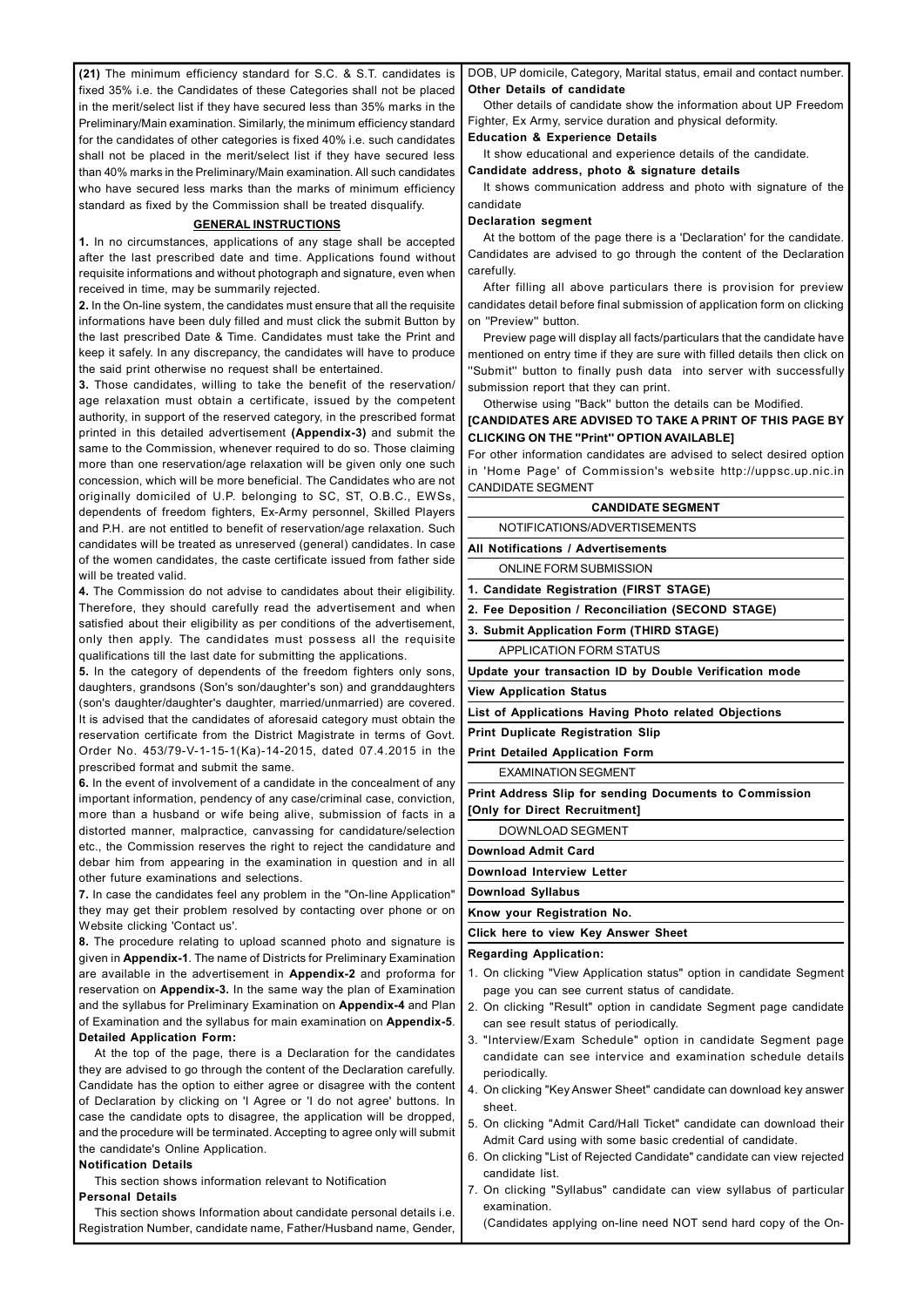line Application filled by them on-line or any other document/certificate/ testimonial to the Uttar Pradesh Public Service Commission. However they are advised to take printout of the On-line Application and retain it for further communication with the UPPSC.) (The Candidates applying for the examination should ensure that they fulfill all eligibility conditions for admission to examination. Their admission at all the stages of the examination will be purely provisional subject to satisfying the prescribed eligibility conditions). UPPSC takes up verification of eligibility conditions with reference to original documents at subsequent stages of examination process.

**LAST DATE FOR RECEIPT OF APPLICATIONS:** On-line Application process must be completed (including filling up of Part-I, Part-II and Part-III of the Form) before last date of form submission according to Advertisement after which the web-link will be disabled.

#### **Appendix-1**

The Procedure relating to upload Photo & Signature.

**Guide Lines for Scanning Photograph with Signature**

1. Paste the Photo on any white paper as per the above required dimensions. Sign in the Signature Space provided. Ensure that the signature is within the box.

2. Scan the above required size containing photograph and signature. Please do not scan the complete page.

3. The entire image (of size 3.5 cm by 6.0 cm) consisting of the photo along with the signature is required to be scanned, and stored in **\*.jpg, .jpeg, .gif, .tif, .png** format on local machine.

4. Ensure that the size of the scanned image is not more than 50 KB. 5. If the size of the file is more than 50KB, then adjust the settings of the scanner such as the DPI resolution, no. colours etc., during the process of scanning.

| में सामान्यता रहता है।                                                            |
|-----------------------------------------------------------------------------------|
|                                                                                   |
|                                                                                   |
|                                                                                   |
| जिलाधिकारी /अतिरिक्त जिलाधिकारी / सिटी मजिस्ट्रेट / परगना मजिस्ट्रेट / तहसीलदार / |
| अन्य वेतन भोगी मजिस्ट्रेट यदि कोई हो / जिला समाज कल्याण अधिकारी                   |
| उत्तर प्रदेश के अन्य पिछड़ा वर्ग के लिए जाति प्रमाण-पत्र                          |
|                                                                                   |
|                                                                                   |
|                                                                                   |
|                                                                                   |
|                                                                                   |
| प्रदेश लोक सेवा (अनुसूचित जातियों, अनुसूचित जन जातियों तथा अन्य पिछड़े वर्गों     |
| के लिये आरक्षण) अधिनियम, 1994 (यथासंशोधित) की अनुसूची एक के अन्तर्गत              |
| मान्यता प्राप्त है।                                                               |
|                                                                                   |
| पूर्वोक्त अधिनियम, 1994 (यथासंशोधित) की अनुसूची–दो (जैसा कि उत्तर प्रदेश          |
| लोक सेवा) (अनुसूचित जातियों, अनुसूचित जन जातियों और अन्य पिछड़े वर्गों के         |
| लिये आरक्षण) (संशोधन) अधिनियम, 2001 द्वारा प्रतिस्थापित किया गया है एवं जो        |
| उत्तर प्रदेश लोक सेवा (अनुसूचित जातियों, अनुसूचित जन जातियों और अन्य पिछड़े       |
| वर्गों के लिये आरक्षण) (संशोधन) अधिनियम, 2002 द्वारा संशोधित की गयी है, से        |
| आच्छादित नहीं है। इनके माता-पिता की निरंतर तीन वर्ष की अवधि के लिये सकल           |
| वार्षिक आय आठ लाख रूपये या इससे अधिक नहीं है तथा इनके पास धनकर                    |
| अधिनियम, 1957 में यथा विहित छूट सीमा से अधिक सम्पत्ति भी नहीं है।                 |
|                                                                                   |
|                                                                                   |
|                                                                                   |
| में सामान्यतया रहता है।                                                           |
|                                                                                   |
|                                                                                   |
| जिलाधिकारी /अतिरिक्त जिलाधिकारी / सिटी मजिस्ट्रेट / परगना मजिस्ट्रेट / तहसीलदार   |
|                                                                                   |
| $(y \overline{y} - 1)$                                                            |
|                                                                                   |
| आर्थिक रूप से कमजोर वर्ग के सदस्य द्वारा प्रस्तुत किया जाने वाला आय               |
| एवं परिसम्पति प्रमाण-पत्र                                                         |
| दिनांक<br>प्रमाण–पत्र संख्या                                                      |
| वित्तीय वर्ष  के लिए मान्य                                                        |
|                                                                                   |
|                                                                                   |
|                                                                                   |
|                                                                                   |
|                                                                                   |
|                                                                                   |
| नीचे अभिप्रमाणित है, आर्थिक रूप से कमजोर वर्ग के सदस्य हैं, क्योंकि वित्तीय वर्ष  |
|                                                                                   |
| (आठ लाख रुपये मात्र) से कम है। इनके परिवार के स्वामित्व में निम्नलिखित में से     |
| कोई भी परिसम्पत्ति नहीं हैं:-                                                     |

- I. 5 (पाँच) एकड़ कृषि योग्य भूमि अथवा इससे ऊपर।
- II. एक हजार वर्ग फीट अथवा इससे अधिक क्षेत्रफल का फ्लैट।

6. The applicant has to sign in full in the box provided. Since

 the signature is proof of identity, it must be genuine, and in full; initials are not sufficient. Signature in CAPITAL LETTERS is not permitted.

7. The signature must be signed only by the applicant and not by any other person.

8. The signature will be used to put on the Hall Ticket and wherever necessary. If the Applicant's signature on answer script, at the time of the examination, does not match the signature on the Hall Ticket, the applicant will be disqualified.

# **Appendix-2**

The names of the Districts where Preliminary Exam will be held is as



| The named of the Districts where I reminitary Exam will be nera to do          | III. अधिसूचित नगरपालिका के अन्तर्गत 100 वर्ग गज अथवा इससे अधिक का                |
|--------------------------------------------------------------------------------|----------------------------------------------------------------------------------|
| follows:- Lucknow, Prayagraj                                                   | आवासीय भृखण्ड।                                                                   |
| The No. of Districts/Centers may be increased or decreased according to        | IV. अधिसूचित नगरपालिका से इतर 200 वर्ग गज अथवा इससे अधिक का                      |
| the decision of commission on the basis of final No. of applications received. | आवासीय भूखण्ड।                                                                   |
| Appendix-3                                                                     |                                                                                  |
| उ0प्र0 की अनुसूचित जाति तथा अनुसूचित जन जाति के लिए जाति                       |                                                                                  |
| प्रमाण–पत्र                                                                    | जनजाति तथा अन्य पिछड़े वर्गों के रूप में अधिसूचित नहीं है।                       |
|                                                                                | हस्ताक्षर (कार्यालय का मुहर सहित)<br>आवेदक का<br>पासपोर्ट साईज                   |
| जाति के व्यक्ति हैं जिसे संविधान (अनुसूचित जाति) आदेश, 1950 (जैसा कि समय–समय   | का<br>अभिप्रमाणित<br>फोटोग्राफ                                                   |
| पर संशोधित हुआ) ⁄ संविधान (अनुसूचित जनजाति, उत्तर प्रदेश) आदेश, 1967 के        | पटनाम                                                                            |
| अनुसार अनुसूचित जाति / अनुसूचित जनजाति के रूप में मान्यता दी गई है।            | जिलाधिकारी / अतिरिक्त जिलाधिकारी / सिटी मजिस्ट्रेट / परगना मजिस्ट्रेट / तहसीलदार |

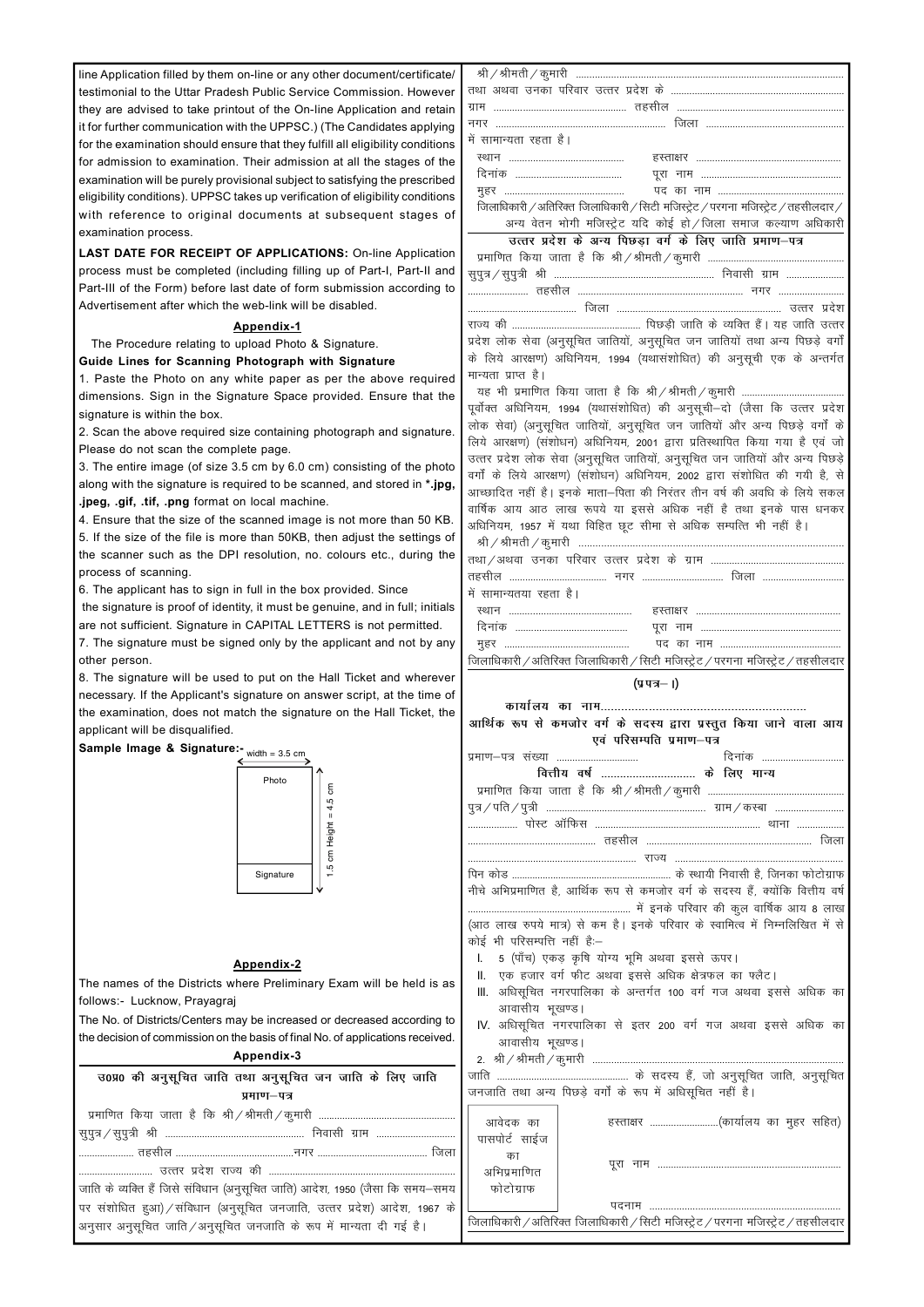| $(y \bar{y} - 1)$                                                                 |                                | 2. This condition is progressive/non-progressive/likely to improve/not                                                                                                                                                                                                                                                                                                                                                       |                      |
|-----------------------------------------------------------------------------------|--------------------------------|------------------------------------------------------------------------------------------------------------------------------------------------------------------------------------------------------------------------------------------------------------------------------------------------------------------------------------------------------------------------------------------------------------------------------|----------------------|
| आर्थिक रूप से कमजोर वर्ग के लाभार्थ स्वयं घोषणा पत्र                              |                                | likely to improve. Re-assessn of this case is not recommended/                                                                                                                                                                                                                                                                                                                                                               |                      |
| स्वयं घोषणा पत्र                                                                  |                                |                                                                                                                                                                                                                                                                                                                                                                                                                              |                      |
|                                                                                   |                                |                                                                                                                                                                                                                                                                                                                                                                                                                              |                      |
|                                                                                   |                                |                                                                                                                                                                                                                                                                                                                                                                                                                              |                      |
|                                                                                   |                                | percent.                                                                                                                                                                                                                                                                                                                                                                                                                     |                      |
|                                                                                   |                                |                                                                                                                                                                                                                                                                                                                                                                                                                              |                      |
|                                                                                   |                                | physical requirements discharge of his/her duties:                                                                                                                                                                                                                                                                                                                                                                           |                      |
| ने आर्थिक रूप से कमजोर वर्ग के प्रमाण पत्र हेतु आवेदन दिया है, एतद् द्वारा घोषणा  |                                | (i) F-can perform work by manipulating with fingers.                                                                                                                                                                                                                                                                                                                                                                         | Yes/No               |
| करता / करती $\breve{\xi}$ :–                                                      |                                | (ii) PP- can perform work by pulling and pushing.                                                                                                                                                                                                                                                                                                                                                                            | Yes/No               |
|                                                                                   |                                | (iii) L-can perform work by lifting.                                                                                                                                                                                                                                                                                                                                                                                         | Yes/No               |
| जो उत्तर प्रदेश हेतु अधिसूचित अनुसूचित जाति, अनुसूचित जनजाति एवं अन्य पिछड़ा      |                                | (iv) KC- can perform work by kneeling and crouching.                                                                                                                                                                                                                                                                                                                                                                         | Yes/No               |
| वर्ग की सूची में सूचीबद्ध नहीं है।                                                |                                | (v) B-can perform work by bending.                                                                                                                                                                                                                                                                                                                                                                                           | Yes/No               |
| 2. मेरे परिवार की कुल श्रोतों (वेतन, कृषि, व्यवसाय, पेशा इत्यादि) से कुल वार्षिक  |                                | (vi) S-can perform work by sitting.                                                                                                                                                                                                                                                                                                                                                                                          | Yes/No               |
|                                                                                   |                                | (vii) ST- can perform work by standing.                                                                                                                                                                                                                                                                                                                                                                                      | Yes/No               |
| 3. मेरे परिवार के पास उल्लिखित आय के सिवाय अथवा इसके अतिरिक्त अन्यत्र             |                                | (viii) W-can perform work by walking.                                                                                                                                                                                                                                                                                                                                                                                        | Yes/No               |
| कोई परिसम्पत्ति नहीं है।                                                          |                                |                                                                                                                                                                                                                                                                                                                                                                                                                              | Yes/No               |
| अथवा                                                                              |                                | (ix) SE-can perform work by seeing.                                                                                                                                                                                                                                                                                                                                                                                          |                      |
| कई स्थानों पर स्थित परिसम्पत्तियों को जोड़ने के पश्चात भी मैं (नाम)               |                                | (x) H-can perform work by hearing/speaking.                                                                                                                                                                                                                                                                                                                                                                                  | Yes/No               |
|                                                                                   |                                | (xi) RW- can perform work by reading and writing.                                                                                                                                                                                                                                                                                                                                                                            | Yes/No               |
| 4. मैं घोषणा करता / करती हूँ कि मेरे परिवार की सभी परिसम्पत्तियों को जोड़ने       |                                | $(Dr_{1}, \ldots, Dr_{k}, \ldots, Dr_{k}, \ldots, Dr_{k}, \ldots, Dr_{k}, \ldots, Dr_{k}, \ldots, Dr_{k}, \ldots, Dr_{k}, \ldots, Dr_{k}, \ldots, Dr_{k}, \ldots, Dr_{k}, \ldots, Dr_{k}, \ldots, Dr_{k}, \ldots, Dr_{k}, \ldots, Dr_{k}, \ldots, Dr_{k}, \ldots, Dr_{k}, \ldots, Dr_{k}, \ldots, Dr_{k}, \ldots, Dr_{k}, \ldots, Dr_{k}, \ldots, Dr_{k}, \ldots, Dr_{k}, \ldots, Dr_{k}, \ldots, Dr_{k$<br>Member<br>Member | Chairperson          |
| के पश्चात निम्नलिखित में से किसी भी सीमा से अधिक नहीं है–                         |                                | Medical Board<br><b>Medical Board</b>                                                                                                                                                                                                                                                                                                                                                                                        | <b>Medical Board</b> |
| 5 (पाँच) एकड़ कृषि योग्य भूमि अथवा इससे ऊपर।<br>Ι.                                |                                | Countersigned by the                                                                                                                                                                                                                                                                                                                                                                                                         |                      |
| एक हजार वर्ग फीट अथवा इससे अधिक क्षेत्रफल का फ्लैट।                               |                                | Medical Superintendent/CMO/HQ                                                                                                                                                                                                                                                                                                                                                                                                |                      |
| III. अधिसूचित नगरपालिका के अन्तर्गत 100 वर्ग गज अथवा इससे अधिक का                 |                                | Hospital (with seal)                                                                                                                                                                                                                                                                                                                                                                                                         |                      |
| आवासीय भुखण्ड।                                                                    |                                | Strike out which is not applicable.                                                                                                                                                                                                                                                                                                                                                                                          |                      |
| IV. अधिसूचित नगरपालिका से इतर 200 वर्ग गज अथवा इससे अधिक का                       |                                | उत्तर प्रदेश लोक सेवा (शारीरिक रूप से विकलांग, स्वतंत्रता संग्राम सेनानियों के                                                                                                                                                                                                                                                                                                                                               |                      |
| आवासीय भूखण्ड।                                                                    |                                | आश्रितों और भूतपूर्व सैनिकों के लिए आरक्षण) अधिनियम, 1993 (यथासंशोधित) के                                                                                                                                                                                                                                                                                                                                                    |                      |
|                                                                                   |                                | अनुसार स्वतंत्रता संग्राम सेनानी के आश्रित के प्रमाण–पत्र का प्रपत्र।                                                                                                                                                                                                                                                                                                                                                        |                      |
| मैं प्रमाणित करता/करती हूँ कि मेरे द्वारा उपरोक्त जानकारी मेरे ज्ञान और विश्वास   |                                | प्रमाण–पत्र                                                                                                                                                                                                                                                                                                                                                                                                                  |                      |
| के अनुसार सत्य है और मैं आर्थिक रूप से कमजोर वर्ग के लिए आरक्षण सुविधा प्राप्त    |                                |                                                                                                                                                                                                                                                                                                                                                                                                                              |                      |
| करने हेतु पात्रता धारण करता / करती हूँ। यदि मेरे द्वारा दी गई जानकारी असत्य / गलत |                                |                                                                                                                                                                                                                                                                                                                                                                                                                              |                      |
| पायी जाती है तो मैं पूर्ण रूप में जानता हूँ/जानती हूँ कि इस आवेदन पत्र के         |                                |                                                                                                                                                                                                                                                                                                                                                                                                                              |                      |
| आधार पर दिये गये प्रमाण पत्र के द्वारा शैक्षणिक संस्थान में लिया गया प्रवेश / लोक |                                | सेवा (शारीरिक रूप से विकलांग, स्वतंत्रता संग्राम सेनानियों के आश्रितों और भूतपूर्व                                                                                                                                                                                                                                                                                                                                           |                      |
| सेवाओं एवं पदों में प्राप्त की गई नियुक्ति निरस्त कर दी जायेगी/कर दिया जायेगा     |                                | सैनिकों के लिए आरक्षण) अधिनियम, 1993 के अनुसार स्वतंत्रता संग्राम सेनानी हैं और                                                                                                                                                                                                                                                                                                                                              |                      |
| अथवा इस प्रमाण पत्र के आधार पर कोई अन्य सुविधा/लाभ प्राप्त किया गया है            |                                |                                                                                                                                                                                                                                                                                                                                                                                                                              |                      |
| उससे भी वंचित किया जा सकेगा और इस सम्बन्ध में विधि एवं नियमों के अधीन मेरे        |                                | या पुत्री का पुत्र) तथा पौत्री (पुत्र की पुत्री या पुत्री की पुत्री) (विवाहित अथवा                                                                                                                                                                                                                                                                                                                                           |                      |
| विरुद्ध की जाने वाली कार्यवाही के लिए मैं उत्तरदायी रहूँगा / रहूँगी।              |                                | अविवाहित) उपरांकित अधिनियम, 1993 (यथासंशोधित) के प्राविधानों के अनुसार उक्त                                                                                                                                                                                                                                                                                                                                                  |                      |
| नोट'-जो लागू नहीं हो उसे काट दें।                                                 |                                |                                                                                                                                                                                                                                                                                                                                                                                                                              |                      |
| आवेदक / आवेदिका का हस्ताक्षर तथा पूरा नाम।                                        |                                | स्थान:<br>दिनांक :                                                                                                                                                                                                                                                                                                                                                                                                           |                      |
| स्थानः-                                                                           |                                |                                                                                                                                                                                                                                                                                                                                                                                                                              |                      |
| दिनांक:—                                                                          |                                |                                                                                                                                                                                                                                                                                                                                                                                                                              |                      |
|                                                                                   |                                | जिलाधिकारी                                                                                                                                                                                                                                                                                                                                                                                                                   |                      |
| उ0प्र0 के दिव्यांग व्यक्तियों के लिये प्रमाण–पत्र                                 |                                | (सील)                                                                                                                                                                                                                                                                                                                                                                                                                        |                      |
| CERTIFICATE FOR PHYSICALLY HANDICAP OF U.P.                                       |                                | कुशल खिलाड़ियों के लिये प्रमाण–पत्र जो उ0प्र0 के मूल निवासी हैं                                                                                                                                                                                                                                                                                                                                                              |                      |
| NAME & ADDRESS OF THE INSTITUTE/HOSPITAL                                          |                                | शासनादेश संख्या-22/21/1983-कार्मिक-2 दिनांक 28 नवम्बर, 1985                                                                                                                                                                                                                                                                                                                                                                  |                      |
|                                                                                   |                                | प्रमाण-पत्र के फार्म-1 से 4                                                                                                                                                                                                                                                                                                                                                                                                  |                      |
| <b>DISABILITY CERTIFICATE</b>                                                     |                                |                                                                                                                                                                                                                                                                                                                                                                                                                              |                      |
|                                                                                   |                                | प्रारूप–1<br>(मान्यता प्राप्त क्रीड़ा/खेल में अपने देश की ओर से अन्तर्राष्ट्रीय                                                                                                                                                                                                                                                                                                                                              |                      |
|                                                                                   |                                |                                                                                                                                                                                                                                                                                                                                                                                                                              |                      |
|                                                                                   |                                | प्रतियोगिता में भाग लेने वाले खिलाड़ी के लिये)                                                                                                                                                                                                                                                                                                                                                                               |                      |
| is suffering from permanent disability of following category.                     |                                | सम्बन्धित खेल की राष्ट्रीय फेडरेशन/राष्ट्रीय एसोसिएशन का नाम                                                                                                                                                                                                                                                                                                                                                                 |                      |
| A. Locomotor or cerebral palsy :                                                  |                                |                                                                                                                                                                                                                                                                                                                                                                                                                              |                      |
| (i) BL-Both legs affected but not arms.                                           | Recent                         | खिलाड़ियों के लिए प्रमाण-पत्र                                                                                                                                                                                                                                                                                                                                                                                                |                      |
|                                                                                   | Photograph of the<br>candidate |                                                                                                                                                                                                                                                                                                                                                                                                                              |                      |
| (ii) BA-Both arms affected                                                        | showing the                    |                                                                                                                                                                                                                                                                                                                                                                                                                              |                      |

(a) Impaired reach (b) Weakness of grip (iii) BLA-Both legs and both arms affected (iv) OL-One leg affected (right or left) (a) Impaired reach (b) Weakness of grip (c) Ataxic (v) OA-One arm affected (a) Impaired reach (b) Weakness of grip (c) Ataxic (vi) BH-Stiff back and hips (Cannot sit or stoop) (vii) MW-Muscular weakness and limited physical endurance. **B. Blindness or Low Vision :** (i) B-Blind (ii) PB-Partially Blind **C. Hearing impairment :** (i) D-Deaf (ii) PD-Partially Deaf (Delete the category whichever is not applicable) i wjk irk ------------------------------------------------------------------------- u s fnuk ad --------------------------- l s fnuk ad ------------------------------rd ----------------------------------------------------------------- ¼LFkku dk uke½ e s a vk;k sftr --------------------------------------------- ¼ØhM +k@[k sy&d wn dk uke½ dh प्रतियोगिता/टूर्नामेन्ट में देश की ओर से भाग लिया। mud s Vhe d s }kjk mDr çfr;k sfxrk@V wuk Ze sUV e s a -------------------------------------------------- स्थान प्राप्त किया गया। यह प्रमाण-पत्र राष्ट्रीय फेडरेशन/राष्ट्रीय ऐसोसिएशन/ (यहाँ संस्था का नाम दिया tk; s½ --------------------------------------------------- e s a miyC/k fjdkM Z d s vkèkkj ij fn;k x;k g SA LFkku --------------------------------------- gLrk{kj ------------------------------------------------------- fnuk ad ----------------------------------- uke -------------------------------------------------------------- in -------------------------------------------------------------- l aLFkk dk uke ------------------------------------------ eqgj ------------------------------------------------------------- **नोट**: यह प्रमाण–पत्र नेशनल फेडरेशन / नेशनल ऐसोसिएशन के सचिव द्वारा व्यक्तिगत रूप से किये गये हस्ताक्षर होने पर ही मान्य होगा। disability duly attested by the Chairperson of the Medical Board.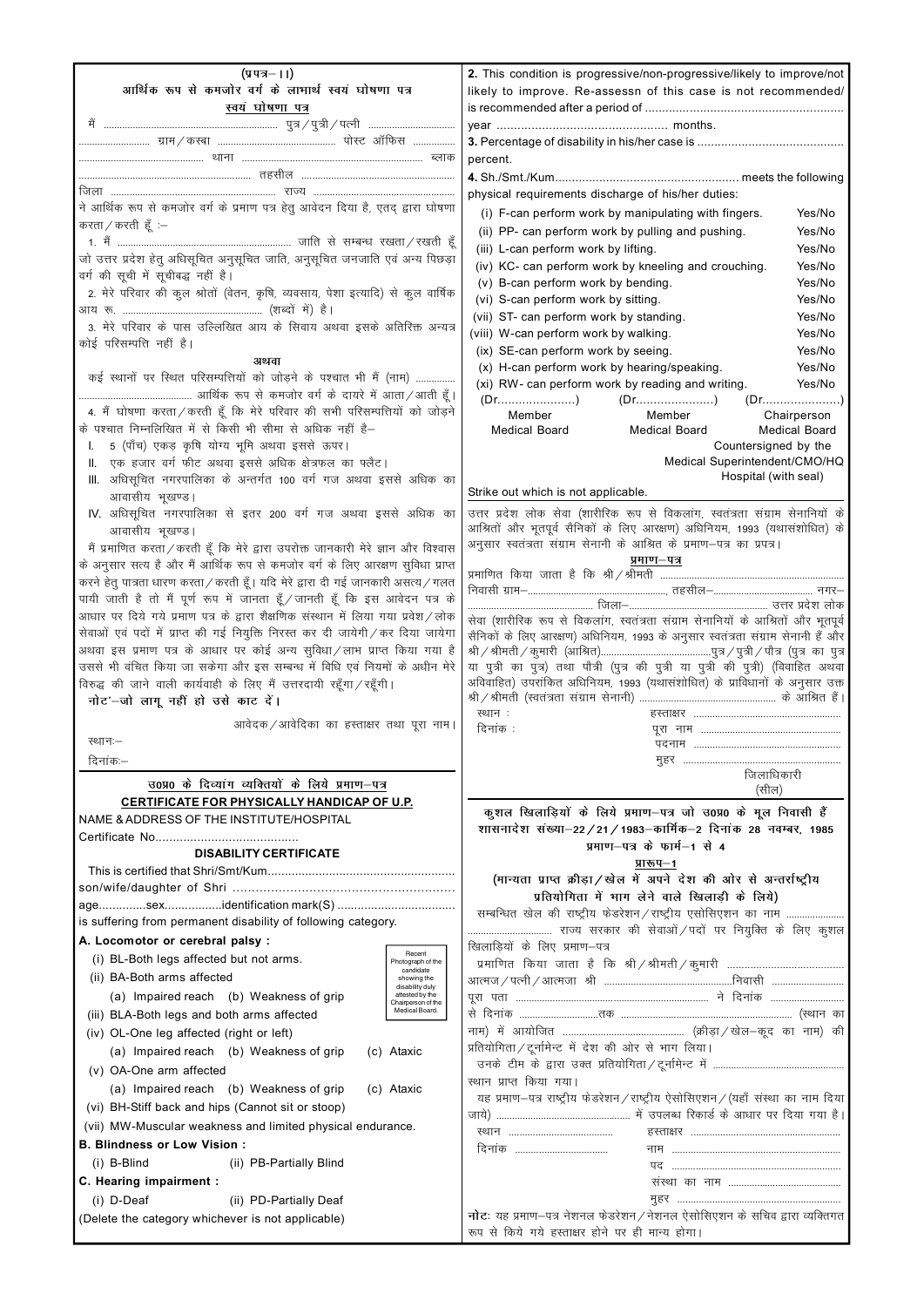| प्रारूप–2                                                                       |
|---------------------------------------------------------------------------------|
| (मान्यता प्राप्त क्रीड़ा/खेल में अपने प्रदेश की ओर से राष्ट्रीय प्रतियोगिता     |
| में भाग लेने वाले खिलाडी के लिये)                                               |
| (सम्बन्धित खेल की प्रदेशीय एसोसिएशन का नाम)                                     |
| राज्य सरकार की सेवाओं / पदों पर नियुक्ति के लिए कुशल खिलाड़ियों                 |
| के लिये प्रमाण-पत्र                                                             |
|                                                                                 |
| आत्मज ⁄ पत्नी ⁄ आत्मजा  श्री  निवासी  (पूरा  पता)                               |
|                                                                                 |
| में (क्रीड़ा / खेल-कूद का नाम) की प्रतियोगिता (टूर्नामेन्ट स्थान का नाम)        |
|                                                                                 |
| नाम) की प्रतियोगिता/टूर्नामेन्ट में प्रदेश की ओर से भाग लिया।                   |
|                                                                                 |
| स्थान प्राप्त किया गया।                                                         |
|                                                                                 |
| आधार पर दिया गया है।                                                            |
|                                                                                 |
| दिनांक                                                                          |
| पद                                                                              |
|                                                                                 |
|                                                                                 |
|                                                                                 |
| नोटः यह प्रमाण–पत्र प्रदेशीय खेल–कूद संघ के सचिव द्वारा व्यक्तिगत रूप से किये   |
| गये हस्ताक्षर होने पर ही मान्य होगा।                                            |
| प्रारूप–3                                                                       |
| (मान्यता प्राप्त क्रीड़ा / खेल में अपने विश्वविद्यालय की ओर से                  |
| अर्न्तविश्वविद्यालय प्रतियोगिता में भाग लेने वाले खिलाड़ी के लिये)              |
| विश्वविद्यालय का नाम                                                            |
|                                                                                 |
| राज्य स्तर की सेवाओं / पदों पर नियुक्ति के लिए कुशल खिलाड़ियों के               |
| लिये प्रमाण-पत्र                                                                |
|                                                                                 |
|                                                                                 |
|                                                                                 |
| के विद्यार्थी ने दिनांक  से दिनांक  तक                                          |
|                                                                                 |
|                                                                                 |
|                                                                                 |
|                                                                                 |
| किया गया। यह प्रमाण-पत्र डीन ऑफ स्पोर्ट्स अथवा इंचार्ज खेल कूद                  |
| विश्वविद्यालय में उपलब्ध रिकार्ड के आधार पर दिया गया है।                        |
|                                                                                 |
| दिनांक                                                                          |
|                                                                                 |
|                                                                                 |
|                                                                                 |
| नोटः यह प्रमाण–पत्र विश्वविद्यालय के डीन ऑफ स्पोर्ट्स या इंचार्ज खेल–कूद द्वारा |
| व्यक्तिगत रूप से किये गये हस्ताक्षर होने पर ही मान्य होगा।                      |
| प्रारूप-4                                                                       |
| (मान्यता प्राप्त क्रीड़ा/खेल में अपने स्कूल की ओर से राष्ट्रीय खेल-कूद          |
| में भाग लेने वाले खिलाड़ी के लिये)                                              |
| डायरेक्ट्रेट आफ पब्लिक इन्सट्रक्शन्स/निदेशक, शिक्षा, उत्तर प्रदेश               |
|                                                                                 |
| कुशल खिलाड़ियों के लिये प्रमाण-पत्र                                             |
|                                                                                 |

|                                                                                                                 | परिशिष्ट-4                                                                                                                                                                                                                                                                                                                                                                                                                                                                                                                                                                                                                                                                                                                                                                                                                                                                                                                                                                                                                                                                                                                                                                                                                                                                                                                                                                                                                                                                                                                            |
|-----------------------------------------------------------------------------------------------------------------|---------------------------------------------------------------------------------------------------------------------------------------------------------------------------------------------------------------------------------------------------------------------------------------------------------------------------------------------------------------------------------------------------------------------------------------------------------------------------------------------------------------------------------------------------------------------------------------------------------------------------------------------------------------------------------------------------------------------------------------------------------------------------------------------------------------------------------------------------------------------------------------------------------------------------------------------------------------------------------------------------------------------------------------------------------------------------------------------------------------------------------------------------------------------------------------------------------------------------------------------------------------------------------------------------------------------------------------------------------------------------------------------------------------------------------------------------------------------------------------------------------------------------------------|
| $\overline{\mathsf{I}}$                                                                                         | प्रारम्भिक परीक्षा हेतु परीक्षा योजना एवं पाठ्यक्रम                                                                                                                                                                                                                                                                                                                                                                                                                                                                                                                                                                                                                                                                                                                                                                                                                                                                                                                                                                                                                                                                                                                                                                                                                                                                                                                                                                                                                                                                                   |
|                                                                                                                 | प्रारम्भिक परीक्षा में सामान्य अध्ययन/कृषि विषय का 300 अंक का एक प्रश्न पत्र होगा                                                                                                                                                                                                                                                                                                                                                                                                                                                                                                                                                                                                                                                                                                                                                                                                                                                                                                                                                                                                                                                                                                                                                                                                                                                                                                                                                                                                                                                     |
|                                                                                                                 | जो वस्तुनिष्ठ व बहुविकल्पी प्रकार का होगा। इसमें प्रश्नों की संख्या 120 (कृषि विषय के                                                                                                                                                                                                                                                                                                                                                                                                                                                                                                                                                                                                                                                                                                                                                                                                                                                                                                                                                                                                                                                                                                                                                                                                                                                                                                                                                                                                                                                 |
|                                                                                                                 | 80 प्रश्न तथा सामान्य अध्ययन के 40 प्रश्न) होगी। इसका समय 2 घण्टे का होगा।                                                                                                                                                                                                                                                                                                                                                                                                                                                                                                                                                                                                                                                                                                                                                                                                                                                                                                                                                                                                                                                                                                                                                                                                                                                                                                                                                                                                                                                            |
|                                                                                                                 | पाठ्यक्रम (Syllabus)                                                                                                                                                                                                                                                                                                                                                                                                                                                                                                                                                                                                                                                                                                                                                                                                                                                                                                                                                                                                                                                                                                                                                                                                                                                                                                                                                                                                                                                                                                                  |
| <br>                                                                                                            | सामान्य अध्ययन (General Studies)                                                                                                                                                                                                                                                                                                                                                                                                                                                                                                                                                                                                                                                                                                                                                                                                                                                                                                                                                                                                                                                                                                                                                                                                                                                                                                                                                                                                                                                                                                      |
| $\ddotsc$                                                                                                       | 1. General Science (High School Standard)                                                                                                                                                                                                                                                                                                                                                                                                                                                                                                                                                                                                                                                                                                                                                                                                                                                                                                                                                                                                                                                                                                                                                                                                                                                                                                                                                                                                                                                                                             |
| $\ldots$                                                                                                        | 2. History of India                                                                                                                                                                                                                                                                                                                                                                                                                                                                                                                                                                                                                                                                                                                                                                                                                                                                                                                                                                                                                                                                                                                                                                                                                                                                                                                                                                                                                                                                                                                   |
| ात                                                                                                              | 3. Indian National Movement                                                                                                                                                                                                                                                                                                                                                                                                                                                                                                                                                                                                                                                                                                                                                                                                                                                                                                                                                                                                                                                                                                                                                                                                                                                                                                                                                                                                                                                                                                           |
|                                                                                                                 | 4. Indian Polity, Economy & Culture                                                                                                                                                                                                                                                                                                                                                                                                                                                                                                                                                                                                                                                                                                                                                                                                                                                                                                                                                                                                                                                                                                                                                                                                                                                                                                                                                                                                                                                                                                   |
|                                                                                                                 | 5. Indian Agriculture, Commerce & Trade                                                                                                                                                                                                                                                                                                                                                                                                                                                                                                                                                                                                                                                                                                                                                                                                                                                                                                                                                                                                                                                                                                                                                                                                                                                                                                                                                                                                                                                                                               |
| के                                                                                                              | 6. Indian & Uttar Pradesh Geography & Natural resources                                                                                                                                                                                                                                                                                                                                                                                                                                                                                                                                                                                                                                                                                                                                                                                                                                                                                                                                                                                                                                                                                                                                                                                                                                                                                                                                                                                                                                                                               |
|                                                                                                                 |                                                                                                                                                                                                                                                                                                                                                                                                                                                                                                                                                                                                                                                                                                                                                                                                                                                                                                                                                                                                                                                                                                                                                                                                                                                                                                                                                                                                                                                                                                                                       |
|                                                                                                                 | 7. Current National and International Important events                                                                                                                                                                                                                                                                                                                                                                                                                                                                                                                                                                                                                                                                                                                                                                                                                                                                                                                                                                                                                                                                                                                                                                                                                                                                                                                                                                                                                                                                                |
|                                                                                                                 | 8. Logic & Reasoning based on General Intelligence                                                                                                                                                                                                                                                                                                                                                                                                                                                                                                                                                                                                                                                                                                                                                                                                                                                                                                                                                                                                                                                                                                                                                                                                                                                                                                                                                                                                                                                                                    |
|                                                                                                                 | 9. Specific knowledge regarding Education, Culture, Agriculture, Industry<br>Trade, Living & Social Traditions of Uttar Pradesh.                                                                                                                                                                                                                                                                                                                                                                                                                                                                                                                                                                                                                                                                                                                                                                                                                                                                                                                                                                                                                                                                                                                                                                                                                                                                                                                                                                                                      |
| $\ddot{\phantom{0}}$                                                                                            | 10. Elementary Mathematics up to 8th level: - Arithmetic, Algebra and                                                                                                                                                                                                                                                                                                                                                                                                                                                                                                                                                                                                                                                                                                                                                                                                                                                                                                                                                                                                                                                                                                                                                                                                                                                                                                                                                                                                                                                                 |
|                                                                                                                 | Geometry                                                                                                                                                                                                                                                                                                                                                                                                                                                                                                                                                                                                                                                                                                                                                                                                                                                                                                                                                                                                                                                                                                                                                                                                                                                                                                                                                                                                                                                                                                                              |
| ये                                                                                                              | 11. Ecology and Environment                                                                                                                                                                                                                                                                                                                                                                                                                                                                                                                                                                                                                                                                                                                                                                                                                                                                                                                                                                                                                                                                                                                                                                                                                                                                                                                                                                                                                                                                                                           |
|                                                                                                                 | <b>Agriculture Subject</b>                                                                                                                                                                                                                                                                                                                                                                                                                                                                                                                                                                                                                                                                                                                                                                                                                                                                                                                                                                                                                                                                                                                                                                                                                                                                                                                                                                                                                                                                                                            |
| <br><br><br>क<br><br>में<br>के<br>त<br><br>$\overline{1}$<br>.,<br>$\ddot{\phantom{0}}$<br>$\ddot{\phantom{0}}$ | Environmental factors of crop distribution and production. Climatic<br>elements as factor of crop growth. Cropping patterns in different agro-<br>climatic zones of U.P. Concepts of multiple, multistory, relay and inter-<br>cropping and their importance in relation to sustainable crop production.<br>Package and practices for production of important cereals, pulses,<br>oilseeds, fibre, sugare and cash crops grown during kharif and Rabi<br>seasons in different regions of U.P. Important features, scope and<br>propagation of various types of forestry plants with reference to agro-<br>forestry and social farestry. Weeds, their characteristics, dessimination,<br>association with various field crops, their multiplication and control.<br>Classification of Indian soils including modern concept. Mineral and organic<br>constituents of soils and their role in maintaining soil productivity. Problem<br>soils, extent and distribution in India and their reclamation. Essential plant<br>nutrituents and other beneficial elements in soil and plants. Their<br>occurrence, factors affecting their distribution, function and cycling.<br>Symbiotic and non-symbiotic nitrogen fixation. Principles of soil fertility<br>and its evaluation for judicious fertilizer use. Soil conservation, planning<br>on watershed basis. Dryland agriculture and its problems. Technology for<br>stabilizing agriculture production in rainfed agriculture area of U.P.<br>Necessity and scope of organic farming. |
| ٠.<br>٠.<br>रा<br>Į                                                                                             | Irrigation and drainage. Farm management and its scope, importance<br>and characterisitcs. Role of cooperatives in agriculture economy. Type<br>and system of farming and factors affecting them. Agricultural extension,<br>its importance and role, method of extension programme, communication<br>and adoption of innovations. Training programme for extension workers<br>and farmers. Extension systems and programmes. Training and visits, KVK,<br>NATP, IVLP, DASP and ATMA. Farm machanization and its role in agricultural<br>production and rural employment.                                                                                                                                                                                                                                                                                                                                                                                                                                                                                                                                                                                                                                                                                                                                                                                                                                                                                                                                                             |

|                                                                   | ओर से भाग लिया। उनके टीम के द्वारा उक्त प्रतियोगिता / टूर्नामेन्ट में   |
|-------------------------------------------------------------------|-------------------------------------------------------------------------|
|                                                                   |                                                                         |
| इन्सट्रक्शन्स / शिक्षा में उपलब्ध रिकार्ड के आधार पर दिया गया है। |                                                                         |
|                                                                   |                                                                         |
| दिनांक                                                            |                                                                         |
|                                                                   |                                                                         |
|                                                                   |                                                                         |
|                                                                   |                                                                         |
|                                                                   | नोटः यह प्रमाण-पत्र निदेशक/या अतिरिक्त/संयुक्त या उपनिदेशक डायरेक्ट्रेट |
|                                                                   |                                                                         |
| हस्ताक्षर होने पर ही मान्य होगा।                                  |                                                                         |
|                                                                   |                                                                         |

Heredity and variation, Mendal's law of inheritance, application of the principles of plant breeding to the improvement of major field crops. Methods of breeding to self and cross-pollinated crops. Introduction, selection, hybridization, male sterility and self incompatibility. Seed Technology and its importance, production, processing, storage and testing  $\hat{p}$  and  $\hat{p}$  and state seed organization in production, processing and marketing of improved seeds. Physiology and its significance in agriculture. Absorption and translocation of water, transpiration and water economy. Photosynthesis–modern concepts and factors affecting the process. Aerobic and anaerobic respiration. Growth and development. Plant growth regulators and their machanism of action and importance in crop production. Climatic requirements and cultivation of major fruits, vegetables and ornamental crops, package and practices and scientific basis for the same. Principles and methods of preservation of fruits and vegetables. Floriculture including raising of ornamental plants. Diseases and pests of vegetables, fruits, ornamentals, cereals, pulses, oilseeds, fibres, sugar and cash crops of U.P. and measures to control plant diseases. Intigrated management of pests and diseases. Food production and consumption trends in India, national and international food policies, procurements, distribution, processing and production constraints.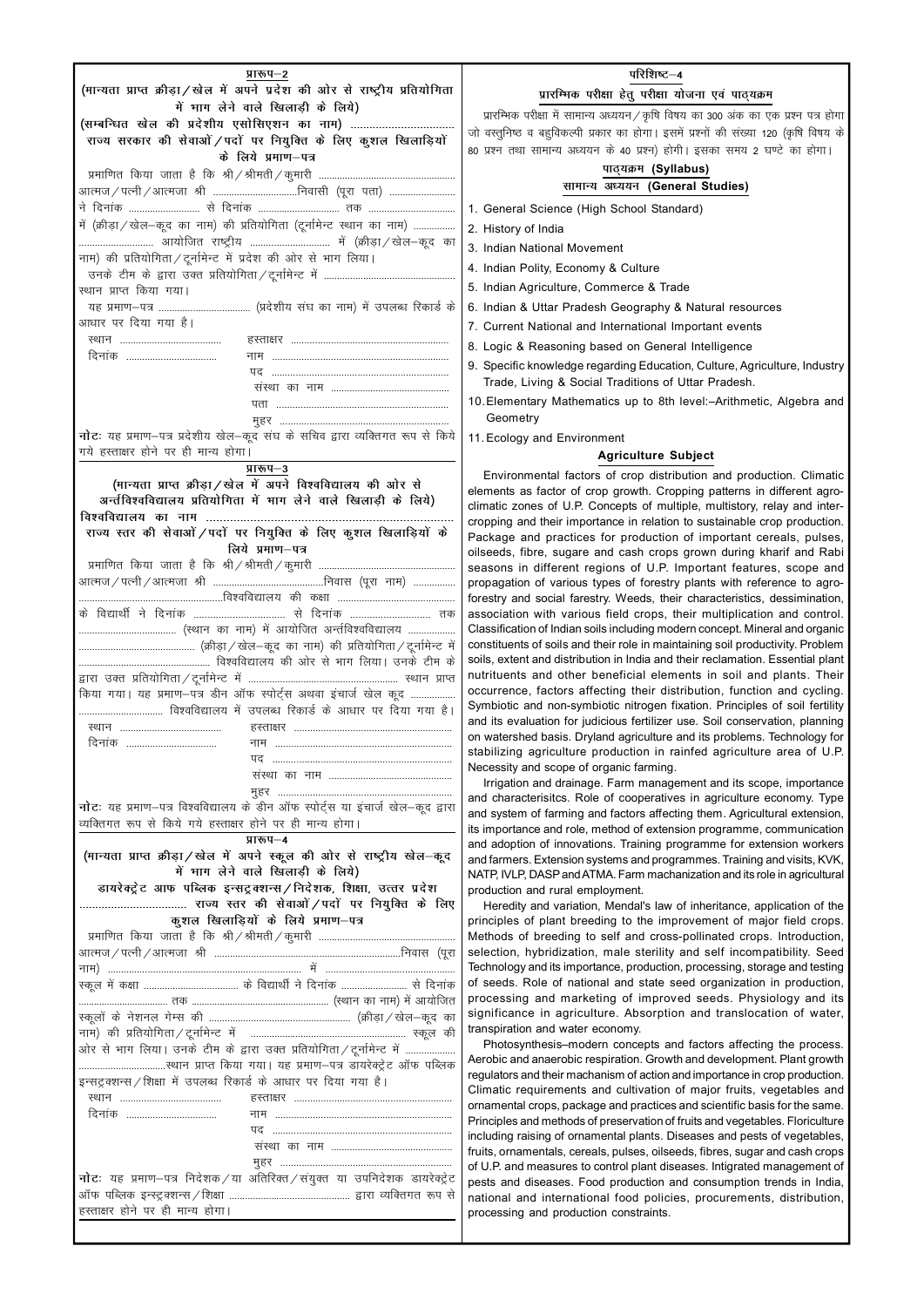| परिशिष्ट—5                                                                                                                                                                                                                                                                                                                                                    | variables, Global warming. Causes of climate change, and its impact                                                                                                                                                                                                                                                                                        |
|---------------------------------------------------------------------------------------------------------------------------------------------------------------------------------------------------------------------------------------------------------------------------------------------------------------------------------------------------------------|------------------------------------------------------------------------------------------------------------------------------------------------------------------------------------------------------------------------------------------------------------------------------------------------------------------------------------------------------------|
| मुख्य (लिखित) परीक्षा हेतु परीक्षा योजना एवं पाठ्यक्रम                                                                                                                                                                                                                                                                                                        | on agriculture, weather hazards-drought, floods, frost, heat wave<br>and cold wave etc. Agro climatic Zones of U.P. & India.                                                                                                                                                                                                                               |
| 1. प्रथम प्रश्न पत्र सामान्य हिन्दी एवं निबन्ध) समय–02 घण्टा पूर्णांक–100 अंक<br>(परम्परागत)                                                                                                                                                                                                                                                                  | Scientific principles of crop production, crop response production<br>functions, concept of soil plants relations, concept of growth, modern<br>concept of tillage, concept of Integrated nutrient management,                                                                                                                                             |
| 2. द्वितीय प्रश्न पत्र वैकल्पिक विषय<br>समय–03 घण्टा पूर्णांक–200 अंक<br>(परम्परागत)                                                                                                                                                                                                                                                                          | Balance nutrition, precision agriculture.                                                                                                                                                                                                                                                                                                                  |
| पाठ्यक्रम                                                                                                                                                                                                                                                                                                                                                     | Sustainable agriculture–problems and its impact on agriculture,<br>conservation agriculture, strategies in agriculture, resource use                                                                                                                                                                                                                       |
| निर्धारित अंक–50<br>सामान्य हिन्दी<br>प्रथम खण्ड                                                                                                                                                                                                                                                                                                              | efficiency and optimization of technologies.                                                                                                                                                                                                                                                                                                               |
| 1. अपठित गद्यांश का संक्षेपण, उससे सम्बन्धित प्रश्न, रेखांकित अंशों की व्याख्या एवं<br>उसका उपयुक्त शीर्षक।                                                                                                                                                                                                                                                   | $\bullet$<br>Farming system-scope, importance, concept, cropping system and<br>cropping pattern, multiple cropping, inter cropping. Integrated<br>farming system, organic farming.                                                                                                                                                                         |
| 2. अनेकार्थी शब्द, विलोम शब्द, पर्यायवाची शब्द, तत्सम एवं तद्भव, क्षेत्रीय, विदेशी (शब्द<br>भण्डार), वर्तनी, अर्थबोध, शब्द–रूप, सन्धि, समास, क्रियायें, हिन्दी वर्णमाला, विराम                                                                                                                                                                                | Weeds, their characteristics, weed biology, dissemination,<br>association with field crops, multiplication, weed control and<br>management.                                                                                                                                                                                                                |
| चिन्ह, शब्द रचना, वाक्य रचना, अर्थ, मुहावरे एवं लोकोक्तियाँ, उत्तर प्रदेश की मुख्य                                                                                                                                                                                                                                                                            | Dry land agriculture, Rain fed Agriculture.                                                                                                                                                                                                                                                                                                                |
| बोलियाँ तथा हिन्दी भाषा के प्रयोग में होने वाली अशुद्धियाँ।                                                                                                                                                                                                                                                                                                   | Irrigation and water management criteria for scheduling irrigation,<br>٠                                                                                                                                                                                                                                                                                   |
| 3. वाक्यों का हिन्दी से अंग्रेजी तथा अंग्रेजी से हिन्दी में अनुवाद।                                                                                                                                                                                                                                                                                           | drainage, runoff, Losses of water during irrigation, water use<br>efficiency.                                                                                                                                                                                                                                                                              |
| द्वितीय खण्ड<br>हिन्दी निबन्ध<br>निर्धारित अंक–50                                                                                                                                                                                                                                                                                                             | $\bullet$<br>Package of practices for production of cereals, millets, pulses, oil                                                                                                                                                                                                                                                                          |
| इसके अन्तर्गत एक खण्ड होगा। इस खण्ड में से एक निबन्ध लिखना होगा। इस निबन्ध<br>की अधिकतम विस्तार सीमा 500 शब्द होगी। निबन्ध हेत् निम्नवत् क्षेत्र होंगे:-                                                                                                                                                                                                      | seeds, fiber, forage, sugar & cash crops. Grown in kharif, Rabi &<br>Zaid season in U.P. & India.                                                                                                                                                                                                                                                          |
| 1. साहित्य, संस्कृति                                                                                                                                                                                                                                                                                                                                          | 1(ii) Senior Technical Assistant Group-A (Botany Branch)                                                                                                                                                                                                                                                                                                   |
| 2. राष्ट्रीय विकास योजनायें / क्रियान्वयन                                                                                                                                                                                                                                                                                                                     | <b>Subject: Agriculture Botany/Genetics and Plant Breeding</b>                                                                                                                                                                                                                                                                                             |
| 3. राष्ट्रीय–अन्तर्राष्ट्रीय, सामयिक सामाजिक समस्यायें /निदान                                                                                                                                                                                                                                                                                                 | Historical perspective of Genetics and Plant Breeding, Mendel's laws<br>of inheritance, Multiple alleles, Gene interactions. Sex determination,                                                                                                                                                                                                            |
| 4. विज्ञान तथा पर्यावरण                                                                                                                                                                                                                                                                                                                                       | sex-linkage, Sex-influenced and sex-limited traits; Linkage-detection,                                                                                                                                                                                                                                                                                     |
| 5. प्राकृतिक आपदायें एवं उनके निवारण                                                                                                                                                                                                                                                                                                                          | estimation; Recombination and genetic mapping in eukaryotes.<br>Organization of chromosome in prokaryotes and eukaryotes, artificial                                                                                                                                                                                                                       |
| 6. कृषि, उद्योग एवं व्यापार।                                                                                                                                                                                                                                                                                                                                  | chromosome construction and its uses; Special types of                                                                                                                                                                                                                                                                                                     |
| द्वितीय प्रश्नपत्र                                                                                                                                                                                                                                                                                                                                            | chromosomes. Chromosomal theory of inheritance–Cell Cycle and<br>cell division-mitosis and meiosis. Crossing over-mechanisms and                                                                                                                                                                                                                           |
| वैकल्पिक विषय                                                                                                                                                                                                                                                                                                                                                 | theories of crossing over-cytological basis. Structural and Numerical                                                                                                                                                                                                                                                                                      |
| परीक्षा योजना-वैकल्पिक विषयों (परम्परागत) प्रश्न पत्र की रचना हेतु प्रश्न पत्रों के                                                                                                                                                                                                                                                                           | variations of chromosomes and their applications; Polyploidy and<br>role of polyploidsin crop breeding; Extra chromosomal inheritance.                                                                                                                                                                                                                     |
| स्वरूप एवं अंकों का विभाजन निम्नवत है:-                                                                                                                                                                                                                                                                                                                       | Alien addition and substitution lines-creation and utilization;                                                                                                                                                                                                                                                                                            |
| प्रश्नों की कृल संख्या-8 होगी। प्रश्न पत्र खण्ड-'अ' एवं खण्ड 'ब' दो भागों में विभाजित<br>होगा। खण्ड 'अ' में 04 प्रश्न तथा खण्ड 'ब' में 04 प्रश्न होंगे। प्रश्न संख्या-1 एवं 05                                                                                                                                                                                | Interspecific hybridization and allopolyploids; Synthesis of new crops.<br>Nature, structure and replication of the genetic material; Organization                                                                                                                                                                                                         |
| अनिवार्य होंगे तथा प्रत्येक खण्ड से दो प्रश्न करना अनिवार्य होगा। सभी प्रश्नों के अंक                                                                                                                                                                                                                                                                         | of DNA in chromosomes, Genetic code; Protein biosynthesis. Fine                                                                                                                                                                                                                                                                                            |
| समान होंगे तथा कुल 05 प्रश्नों के उत्तर देने होंगे।                                                                                                                                                                                                                                                                                                           | structure of gene, Allelic complementation, Split genes, Overlapping                                                                                                                                                                                                                                                                                       |
| साक्षात्कार                                                                                                                                                                                                                                                                                                                                                   | genes, Pseudogenes, Onco-genes. Regulation of gene activity in<br>prokaryotes and eukaryotes; Molecular mechanisms of mutation,                                                                                                                                                                                                                            |
| कूल अंक-50 (केवल उन पदों के लिए जिसमें साक्षात्कार होना है।)                                                                                                                                                                                                                                                                                                  | repair and suppression.                                                                                                                                                                                                                                                                                                                                    |
| <b>Syllabus Group 'A'</b>                                                                                                                                                                                                                                                                                                                                     | Objectives, activity and important achievements of plant breeding.<br>Mode of reproduction and Patterns of Evolution in Crop Plants,                                                                                                                                                                                                                       |
| (1) District Horticulture Officer-Class-2 (Grade-1)                                                                                                                                                                                                                                                                                                           | Centers of Origin, its significance. Genetic basis of breeding self-                                                                                                                                                                                                                                                                                       |
| Agro climatic zones of U.P. and India, meaning and scope of agricultural<br>meteorology, atmospheric weather variables, Global warming, causes<br>of climatic change and its impact on agriculture. Weather hazards-<br>drought, floods, frost heat wave and cold wave etc.                                                                                   | and cross-pollinated crops including mating systems and response<br>to selection-nature of variability, components of variation; Heritability<br>and genetic advance, genotype-environment interaction; Random<br>mating population-Frequencies of genes and genotypes-Causes of                                                                           |
| Integrated farming system-scope, importance, concepts of organic<br>farming. Weeds and their control. Concept of integrated nutrient<br>management, balance of nutrition, precision agriculture. Irrigation<br>and water management.                                                                                                                          | change: Hardy-Weinberg equilibrium. General and specific<br>combining ability; Types of gene actions and implications in plant<br>breeding; Plant introduction and role of plant genetic resources in<br>plant breeding. Self-incompatibility and male sterility in crop plants                                                                            |
| Importance of fruits and vegetables in human nutrition. Establishment<br>of nursery of fruits and vegetables. Propagation, methods, Plantation<br>and lay out of orchards. Principles and methods of training and<br>pruning. Cultivation of fruits, vegetables, ornamentals and medicinal<br>crops eg. mango, guava, anwala, papaya, banana, citrus, tomato, | and their commercial exploitation. Pure line theory, pure line<br>selection and mass selection, pedigree, bulk, backcross, single seed<br>descent and multiline method; Population breeding in self-pollinated<br>crops (diallel selective mating approach). Breeding methods in cross<br>pollinated crops; Population breeding-mass selection and ear-to- |
| brinzal, okara, carrot, chili, bottle guard, marigold, gladiolus,                                                                                                                                                                                                                                                                                             | row methods; early testing, recurrent selection schemes for intra                                                                                                                                                                                                                                                                                          |

Establishment of kitchen and nutritional garden. Organic farming of fruits and vegetables. Preparation and methods of horticultural products e.g.-Jam, Jelly, Squash, Pickles, tomato sauce and cordial.

(2) Principal-Government Food Science Training Centre/Food in breds. Breeding methods in asexually propagated crops. Concept

#### **Preservation Officer-Class-2**

- Principles and methods of preservation of fruits and vegetables.
- Post harvest management of horticultural crops.

ashwagandha and safed musali.

- Preparation of jam, jelly, marmalades, candy, pickles, ketchup, sauce, squashes and cordials.
- Importance of fruits handling, grading packaging and types of storage of fruits and vegetables with merits and demerits.
- Concepts of canning pasteurization, Zero-energy cool chamber, degreening, maturity, indices, pre-cooling, controlled atmospheric storage.
- Spoilage of food-classification of food in relation to spoilage agents.
- Industrial and export potential, Agricultural export zones and industrial support.
- Vitamins present in important fruits and vegetables.

### Group 'B'

# 1(i) Senior Technical Assistant, Group "A" (Agronomy Branch)

Meaning and scope of agricultural meterology, Atmospheric weather

of plant ideotype and its role in crop improvement. Special breeding techniques-Mutation breeding. Plant breeders' rights and regulations for plant variety protection and farmers rights.

and inter-population improvement and development of synthetics

and composites; Hybrid breeding-genetically and physiological basis

of heterocyst and inbreeding, production of in breds, breeding

approaches for improvement of in breds predicting hybrid

performance; seed production of hybrid and their parent varieties/

- Biotechnology and its relevance in agriculture, Tissue culture-History, callus, suspension cultures, Regeneration; Somatic embryogenesis; Anther culture; somatic hybridization techniques; Meristem, ovary and embryo culture; cryopreservation. Techniques of DNA isolation, quantification and analysis; Genotyping; Sequencing techniques; Vectors, vector preparation and cloning, genomic and c DNA libraries, Biochemical: morphological, and DNA-based markers (RFLP, RAPD) AFLP, SSR, SNPs, ESTs etc.), mapping populations. Marker-assisted selection for qualitative and quantitative traits; QTLs analysis in crop plants. Genomics and geo informatics for crop improvement. Recombinant DNA technology, transgenic, method of transformation, vector-mediated gene transfer and physical methods of gene transfer. Biotechnology applications in male sterility/hybrid breeding, molecular farming. Genetically Modified Organism and related issues (risk and regulations).
- Biotic and abiotic stress resistance, Host-pathogen interaction, gene- $\bullet$